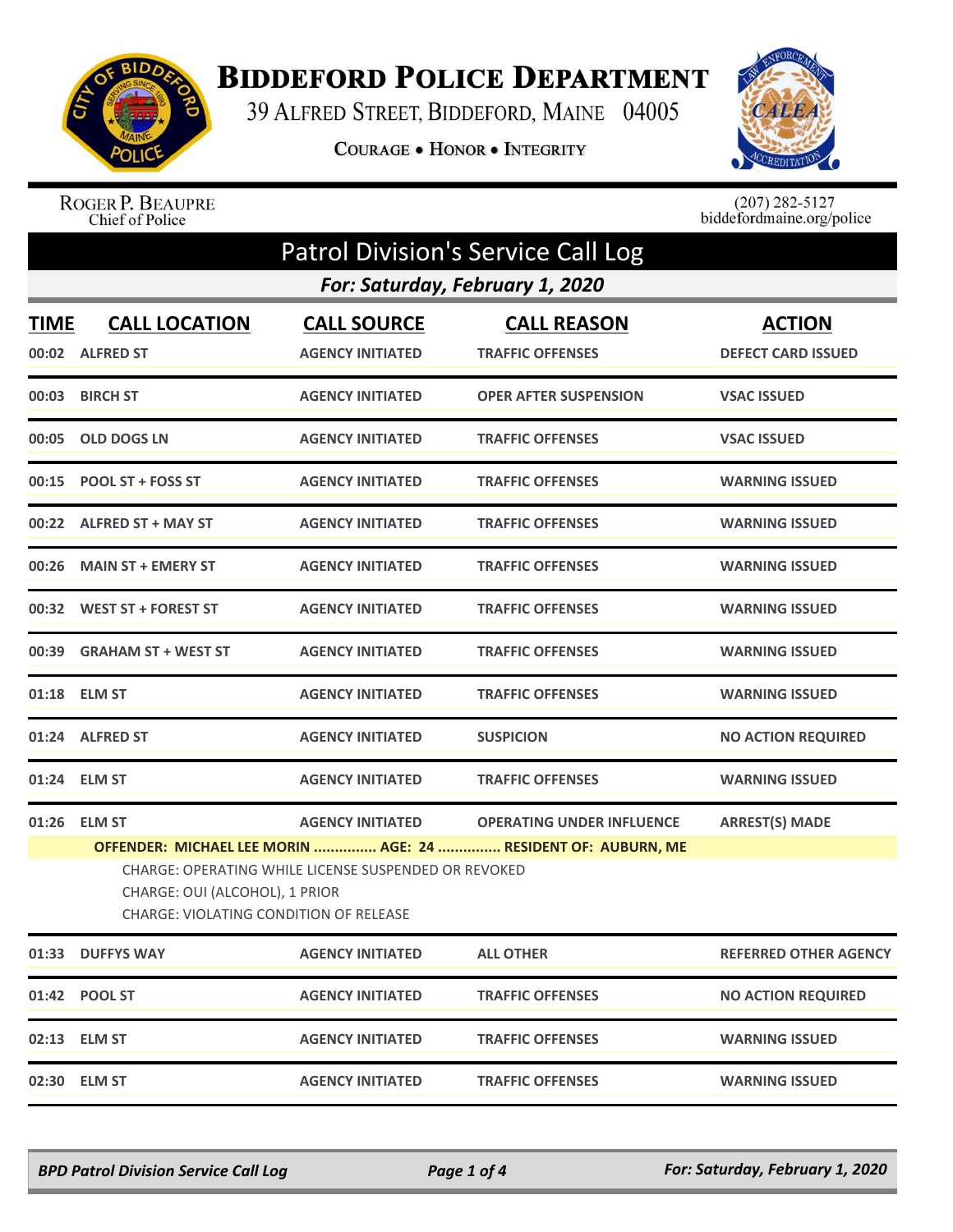| <b>TIME</b> | <b>CALL LOCATION</b>                                 | <b>CALL SOURCE</b>        | <b>CALL REASON</b>               | <b>ACTION</b>                |
|-------------|------------------------------------------------------|---------------------------|----------------------------------|------------------------------|
| 02:35       | <b>MEDICAL CENTER DR</b>                             | <b>NON-EMERGENCY CALL</b> | <b>ESCORTS / RELAYS</b>          | <b>SERVICES RENDERED</b>     |
|             | 02:56 ALFRED ST + RAY ST                             | <b>AGENCY INITIATED</b>   | <b>TRAFFIC OFFENSES</b>          | <b>DEFECT CARD ISSUED</b>    |
| 03:00       | <b>ALFRED ST</b>                                     | <b>NON-EMERGENCY CALL</b> | <b>TRAINING DISPATCH</b>         | <b>NO ACTION REQUIRED</b>    |
|             | 03:09 SOUTH ST + GREEN ST                            | <b>AGENCY INITIATED</b>   | <b>TRAFFIC OFFENSES</b>          | <b>WARNING ISSUED</b>        |
|             | 03:17 ALFRED ST + UNION ST                           | <b>AGENCY INITIATED</b>   | <b>TRAFFIC OFFENSES</b>          | <b>WARNING ISSUED</b>        |
|             | 03:24 ALFRED ST + WEST COLE RD                       | <b>AGENCY INITIATED</b>   | <b>TRAFFIC OFFENSES</b>          | <b>WARNING ISSUED</b>        |
| 03:39       | <b>MEDICAL CENTER DR + ALFRED S AGENCY INITIATED</b> |                           | <b>TRAFFIC OFFENSES</b>          | <b>WARNING ISSUED</b>        |
|             | 04:26 ALFRED ST + PRECOURT ST                        | <b>AGENCY INITIATED</b>   | <b>TRAFFIC OFFENSES</b>          | <b>WARNING ISSUED</b>        |
|             | 04:34 MAY ST + LAMOTHE AVE                           | <b>AGENCY INITIATED</b>   | <b>ALL OTHER</b>                 | <b>REFERRED OTHER AGENCY</b> |
|             | 04:35 ALFRED ST                                      | <b>AGENCY INITIATED</b>   | <b>TRAFFIC OFFENSES</b>          | <b>WARNING ISSUED</b>        |
|             | 05:43 ELM ST                                         | <b>AGENCY INITIATED</b>   | <b>TRAFFIC OFFENSES</b>          | <b>WARNING ISSUED</b>        |
|             | 06:27 ALFRED ST                                      | <b>AGENCY INITIATED</b>   | <b>TRAFFIC OFFENSES</b>          | <b>WARNING ISSUED</b>        |
|             | 07:32 ALFRED ST + CLARK ST                           | <b>AGENCY INITIATED</b>   | <b>TRAFFIC OFFENSES</b>          | <b>WARNING ISSUED</b>        |
|             | 07:48 WASHINGTON ST                                  | <b>AGENCY INITIATED</b>   | <b>TRAFFIC OFFENSES</b>          | <b>WARNING ISSUED</b>        |
|             | 08:02 ALFRED ST + PORTER ST                          | <b>AGENCY INITIATED</b>   | <b>TRAFFIC OFFENSES</b>          | <b>VSAC ISSUED</b>           |
|             | 09:10 LAFAYETTE ST                                   | <b>E-911 CALL</b>         | 911 MISUSE                       | <b>SERVICES RENDERED</b>     |
|             | 09:15 POOL ST                                        | <b>NON-EMERGENCY CALL</b> | <b>ANIMAL COMPLAINT</b>          | <b>SERVICES RENDERED</b>     |
|             | 09:19 ALFRED ST                                      | <b>WALK-IN AT STATION</b> | <b>ARTICLES LOST/FOUND</b>       | <b>SERVICES RENDERED</b>     |
|             | 09:23 POOL ST + MEETINGHOUSE RD                      | <b>AGENCY INITIATED</b>   | <b>TRAFFIC OFFENSES</b>          | <b>WARNING ISSUED</b>        |
|             | 09:41 STONE ST                                       | <b>AGENCY INITIATED</b>   | <b>TRAFFIC OFFENSES</b>          |                              |
|             | 11:20 POOL ST + DECARY RD                            | <b>AGENCY INITIATED</b>   | <b>TRAFFIC OFFENSES</b>          | <b>WARNING ISSUED</b>        |
|             | 11:44 GRANITE ST                                     | <b>NON-EMERGENCY CALL</b> | <b>CRIM THREAT / TERRORIZING</b> | <b>REPORT TAKEN</b>          |
|             | 11:47 OLD POOL RD                                    | <b>AGENCY INITIATED</b>   | <b>TRAFFIC OFFENSES</b>          | <b>VSAC ISSUED</b>           |
|             | 11:58 MAYFLOWER DR                                   | <b>NON-EMERGENCY CALL</b> | <b>SUSPICION</b>                 | <b>SERVICES RENDERED</b>     |
|             | 12:10 ALFRED ST                                      | <b>NON-EMERGENCY CALL</b> | <b>COURT ORDERED CHECK IN</b>    | <b>SERVICES RENDERED</b>     |

*BPD Patrol Division Service Call Log Page 2 of 4 For: Saturday, February 1, 2020*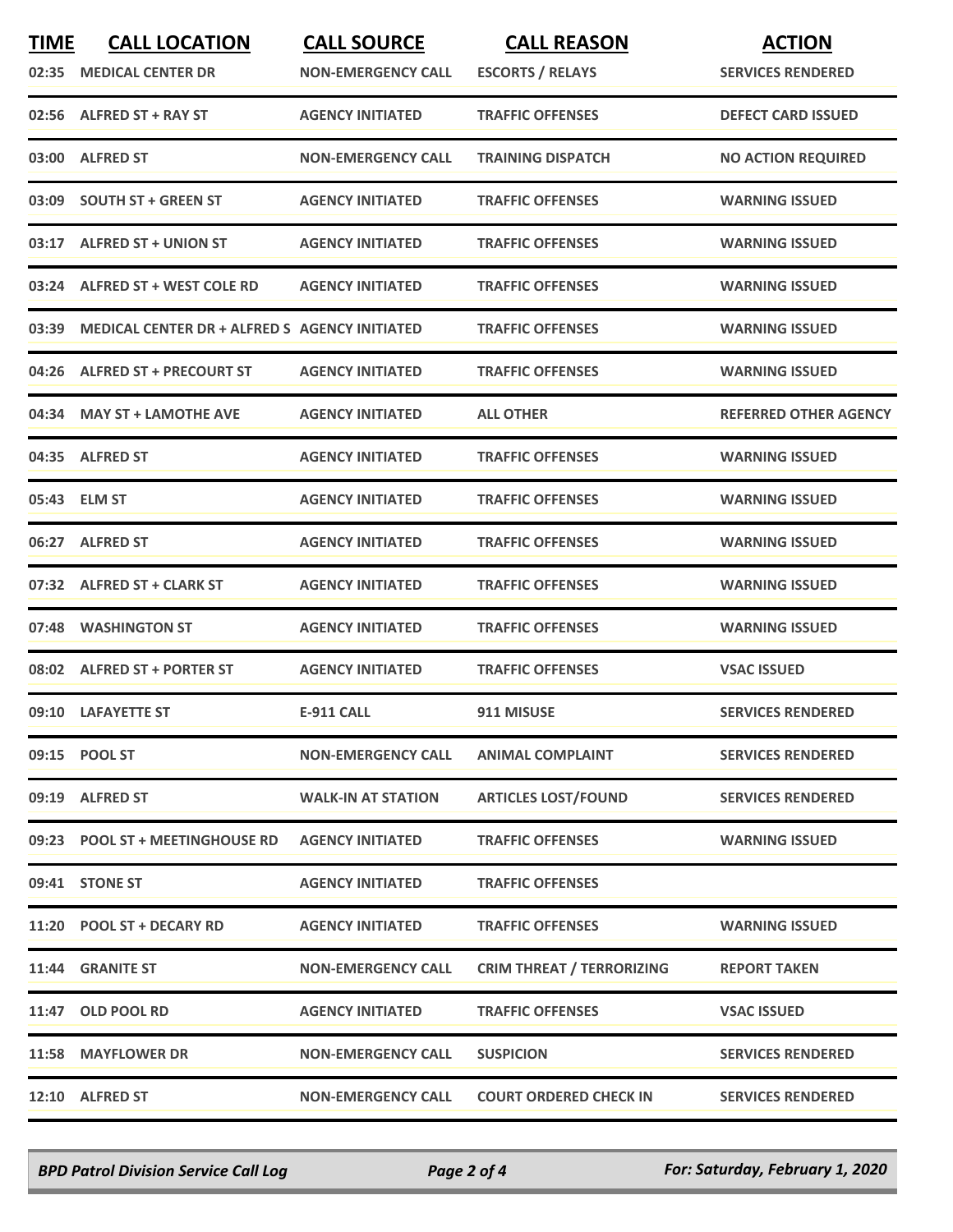| <b>TIME</b> | <b>CALL LOCATION</b>           | <b>CALL SOURCE</b>        | <b>CALL REASON</b>                                                    | <b>ACTION</b>                |
|-------------|--------------------------------|---------------------------|-----------------------------------------------------------------------|------------------------------|
|             | 12:19 MAIN ST                  | <b>NON-EMERGENCY CALL</b> | <b>ALL OTHER</b>                                                      | <b>SERVICES RENDERED</b>     |
|             | 12:31 ALFRED ST                | <b>WALK-IN AT STATION</b> | <b>COURT ORDERED CHECK IN</b>                                         | <b>SERVICES RENDERED</b>     |
|             | <b>13:12 PIKE ST</b>           | <b>NON-EMERGENCY CALL</b> | <b>ASSIST PD AGENCY</b>                                               | <b>SERVICES RENDERED</b>     |
|             | 13:38 LIND AVE                 | <b>NON-EMERGENCY CALL</b> | <b>HARASSMENT</b>                                                     | <b>SERVICES RENDERED</b>     |
|             | <b>14:59 FORTUNES ROCKS RD</b> | <b>NON-EMERGENCY CALL</b> | <b>SUSPICION</b>                                                      | <b>SERVICES RENDERED</b>     |
|             | 15:41 MAIN ST                  | <b>NON-EMERGENCY CALL</b> | <b>PARKING COMPLAINT</b>                                              | <b>PARKING TICKET ISSUED</b> |
|             | 16:51 MAIN ST                  | <b>E-911 CALL</b>         | 911 MISUSE                                                            | <b>NEGATIVE CONTACT</b>      |
|             | 16:54 ALFRED ST                | <b>AGENCY INITIATED</b>   | <b>TRAFFIC OFFENSES</b>                                               | <b>VSAC ISSUED</b>           |
|             | 17:29 ELM ST                   | <b>NON-EMERGENCY CALL</b> | <b>SUSPICION</b>                                                      | <b>UNFOUNDED</b>             |
|             | 18:32 MAIN ST                  | <b>AGENCY INITIATED</b>   | <b>PAPERWORK</b>                                                      | <b>PAPERWORK NOT SERVED</b>  |
| 18:50       | <b>HARRISON AVE</b>            | <b>AGENCY INITIATED</b>   | <b>PAPERWORK</b>                                                      | <b>PAPERWORK NOT SERVED</b>  |
|             | 19:01 GRAHAM ST                | <b>AGENCY INITIATED</b>   | <b>PAPERWORK</b>                                                      | <b>PAPERWORK SERVED</b>      |
|             | 19:07 POOL ST                  | <b>AGENCY INITIATED</b>   | <b>TRAFFIC OFFENSES</b>                                               | <b>WARNING ISSUED</b>        |
| 19:30       | <b>BIRCH ST</b>                | <b>NON-EMERGENCY CALL</b> | <b>ARTICLES LOST/FOUND</b>                                            | <b>SERVICES RENDERED</b>     |
|             | 19:31 FOSS ST + BIRCH ST       | <b>AGENCY INITIATED</b>   | <b>SUSPICION</b>                                                      | <b>SERVICES RENDERED</b>     |
|             | 19:37 SOUTH ST                 | <b>NON-EMERGENCY CALL</b> | <b>CHECK WELFARE</b>                                                  | <b>NO TRANSPORT</b>          |
|             | 20:22 KING ST                  | <b>NON-EMERGENCY CALL</b> | <b>PARKING COMPLAINT</b>                                              | <b>SERVICES RENDERED</b>     |
|             | 20:27 WEST ST + FOREST ST      | <b>AGENCY INITIATED</b>   | <b>TRAFFIC OFFENSES</b>                                               | <b>WARNING ISSUED</b>        |
|             | 21:28 ELM ST                   | <b>AGENCY INITIATED</b>   | <b>WARRANT ARREST</b>                                                 | <b>ARREST(S) MADE</b>        |
|             |                                |                           | OFFENDER: ANTHONY SCOTT LAPOINTE  AGE: 23  RESIDENT OF: BIDDEFORD, ME |                              |
|             | <b>CHARGE: WARRANT ARREST</b>  |                           |                                                                       |                              |
|             | 21:41 ALFRED ST                | <b>AGENCY INITIATED</b>   | <b>TRAFFIC OFFENSES</b>                                               | <b>WARNING ISSUED</b>        |
|             | 21:51 BARRA RD                 | <b>NON-EMERGENCY CALL</b> | <b>BURGLARY</b>                                                       | <b>REPORT TAKEN</b>          |
|             | 22:13 BIRCH ST                 | <b>E-911 CALL</b>         | <b>FIGHTS</b>                                                         | <b>REPORT TAKEN</b>          |
|             | 22:29 ALFRED ST                | <b>NON-EMERGENCY CALL</b> | <b>SHOPLIFTING</b>                                                    | <b>REPORT TAKEN</b>          |
|             | 23:12 GRAYSON ST + HILL ST     | <b>AGENCY INITIATED</b>   | <b>STREET SIGN MISSING</b>                                            | <b>REFERRED OTHER AGENCY</b> |
|             |                                |                           |                                                                       |                              |

*BPD Patrol Division Service Call Log Page 3 of 4 For: Saturday, February 1, 2020*